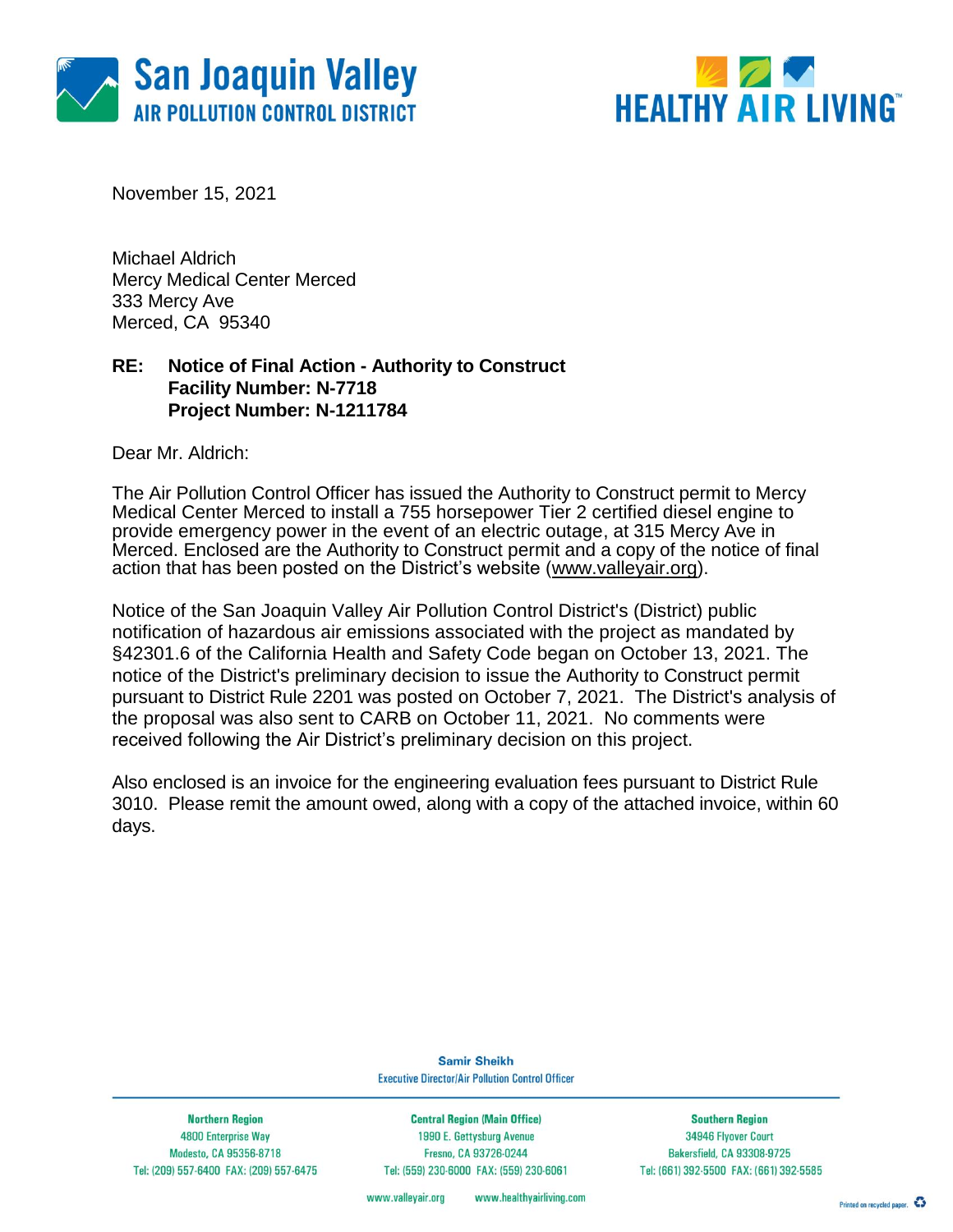Mr. Michael Aldrich Page 2

Thank you for your cooperation in this matter. If you have any questions, please contact Mr. Errol Villegas at (559) 230-6000.

Sincerely,

Brian Clements C Director of Permit Services

BC:dhb

**Enclosures** 

cc: Courtney Graham, CARB (w/ enclosure) via email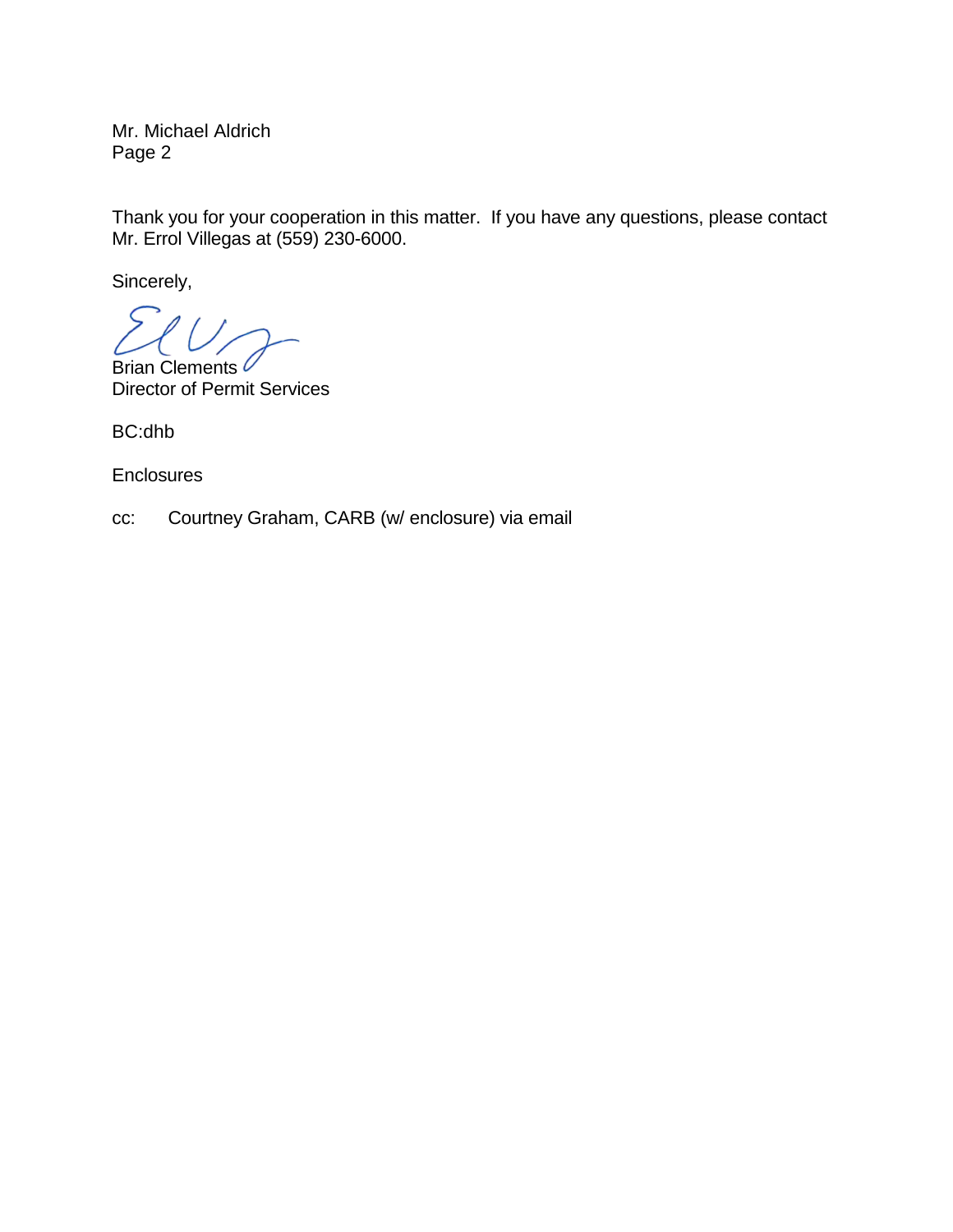



Facility # N-7718 MERCY MEDICAL CENTER MERCED ATTN: ACCTS PAYABLE 3400 DATA DR 3RD FL RANCHO CORDOVA, CA 95670

# AUTHORITY TO CONSTRUCT (ATC)

### QUICK START GUIDE

- 1. Pay Invoice: Please pay enclosed invoice before due date.
- 2. Fully Understand ATC: Make sure you understand ALL conditions in the ATC prior to construction, modification and/or operation.
- 3. Follow ATC: You must construct, modify and/or operate your equipment as specified on the ATC. Any unspecified changes may require a new ATC.
- 4. **Notify District**: You must notify the District's Compliance Department, at the telephone numbers below, upon start-up and/or operation under the ATC. Please record the date construction or modification commenced and the date the equipment began operation under the ATC. You may NOT operate your equipment until you have notified the District's Compliance Department. A startup inspection may be required prior to receiving your Permit to Operate.
- 5. Source Test: Schedule and perform any required source testing. See http://www.valleyair.org/busind/comply/source\_testing.htm for source testing resources.
- 6. Maintain Records: Maintain all records required by ATC. Records are reviewed during every inspection (or upon request) and must be retained for at least 5 years. Sample record keeping forms can be found at http://www.valleyair.org/busind/comply/compliance\_forms.htm.

By operating in compliance, you are doing your part to improve air quality for all Valley residents.

### For assistance, please contact District Compliance staff at any of the telephone numbers listed below.

**Samir Sheikh Executive Director/Air Pollution Control Officer** 

**Northern Region** 4800 Enterprise Way Modesto, CA 95356-8718 Tel: (209) 557-6400 FAX: (209) 557-6475

**Central Region (Main Office)** 1990 E. Gettysburg Avenue Fresno, CA 93726-0244 Tel: (559) 230-6000 FAX: (559) 230-6061

**Southern Region** 34946 Flyover Court Bakersfield, CA 93308-9725 Tel: (661) 392-5500 FAX: (661) 392-5585

www.valleyair.org www.healthyairliving.com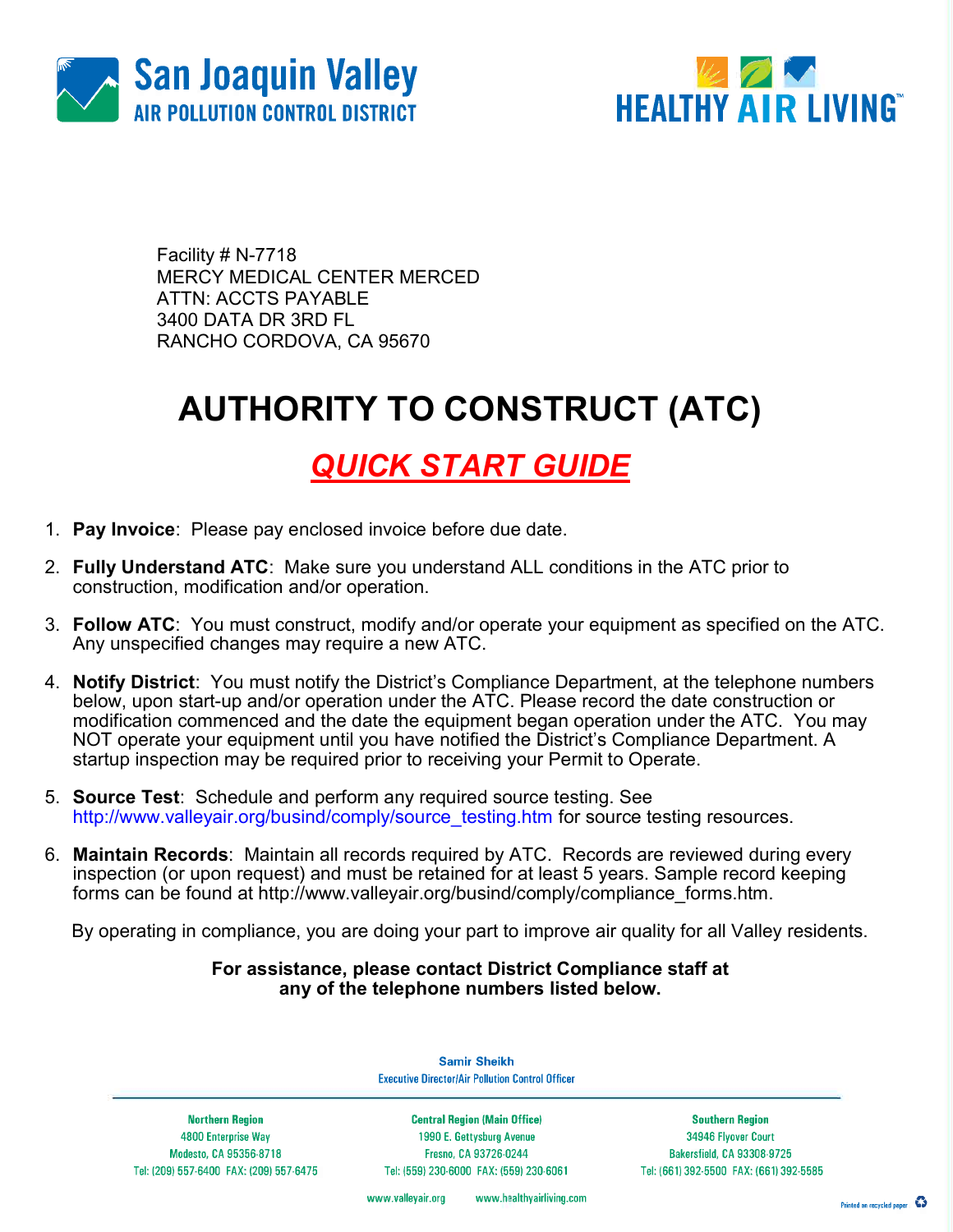



## AUTHORITY TO CONSTRUCT

PERMIT NO: N-7718-5-0 ISSUANCE DATE: 11/15/2021

**MAILING ADDRESS:** ATTN: ACCTS PAYABLE

LEGAL OWNER OR OPERATOR: MERCY MEDICAL CENTER MERCED 3400 DATA DR 3RD FL RANCHO CORDOVA, CA 95670

LOCATION: 315 MERCY AVE MERCED, CA 95340

#### EQUIPMENT DESCRIPTION:

755 BHP (INTERMITTENT) CUMMINS MODEL QSX15-G9 TIER 2 CERTIFIED DIESEL-FIRED EMERGENCY STANDBY IC ENGINE POWERING AN ELECTRICAL GENERATOR

### CONDITIONS

- 1. No air contaminant shall be released into the atmosphere which causes a public nuisance. [District Rule 4102]
- 2. No air contaminant shall be discharged into the atmosphere for a period or periods aggregating more than three minutes in any one hour which is as dark as, or darker than, Ringelmann 1 or 20% opacity. [District Rule 4101]
- 3. Particulate matter emissions shall not exceed 0.1 grains/dscf in concentration. [District Rule 4201]
- 4. The exhaust stack shall vent vertically upward. The vertical exhaust flow shall not be impeded by a rain cap (flapper ok), roof overhang, or any other obstruction. [District Rule 4102]
- 5. This engine shall be equipped with a non-resettable hour meter with a minimum display capability of 9,999 hours, unless the District determines that a non-resettable hour meter with a different minimum display capability is appropriate in consideration of the historical use of the engine and the owner or operator's compliance history. [District Rule 4702 and 17 CCR 93115]
- 6. Only CARB certified diesel fuel containing not more than 0.0015% sulfur by weight is to be used. [District Rules 2201 and 4801, and 17 CCR 93115]
- 7. Emissions from this IC engine shall not exceed any of the following limits: 4.1 g-NOx/bhp-hr, 0.4 g-CO/bhp-hr, or 0.2 g-VOC/bhp-hr. [District Rule 2201 and 17 CCR 93115]

#### CONDITIONS CONTINUE ON NEXT PAGE

YOU MUST NOTIFY THE DISTRICT COMPLIANCE DIVISION AT (209) 557-6400 WHEN CONSTRUCTION IS COMPLETED AND PRIOR TO OPERATING THE EQUIPMENT OR MODIFICATIONS AUTHORIZED BY THIS AUTHORITY TO CONSTRUCT. This is NOT a PERMIT TO OPERATE. Approval or denial of a PERMIT TO OPERATE will be made after an inspection to verify that the equipment has been constructed in accordance with the approved plans, specifications and conditions of this Authority to Construct, and to determine if the equipment can be operated in compliance with all Rules and Regulations of the San Joaquin Valley Unified Air Pollution Control District. Unless construction has commenced pursuant to Rule 2050, this Authority to Construct shall expire and application shall be cancelled two years from the date of issuance. The applicant is responsible for complying with all laws, ordinances and regulations of all other governmental agencies which may pertain to the above equipment.

Samir Sheikh, Executive Director / APCO

 $\cup$ 

Brian Clements, Director of Permit Services N-7718-5-0 : Nov 15 2021 8:20AM -- BALLARDD : Joint Inspection NOT Required

Northern Regional Office • 4800 Enterprise Way • Modesto, CA 95356-8718 • (209) 557-6400 • Fax (209) 557-6475